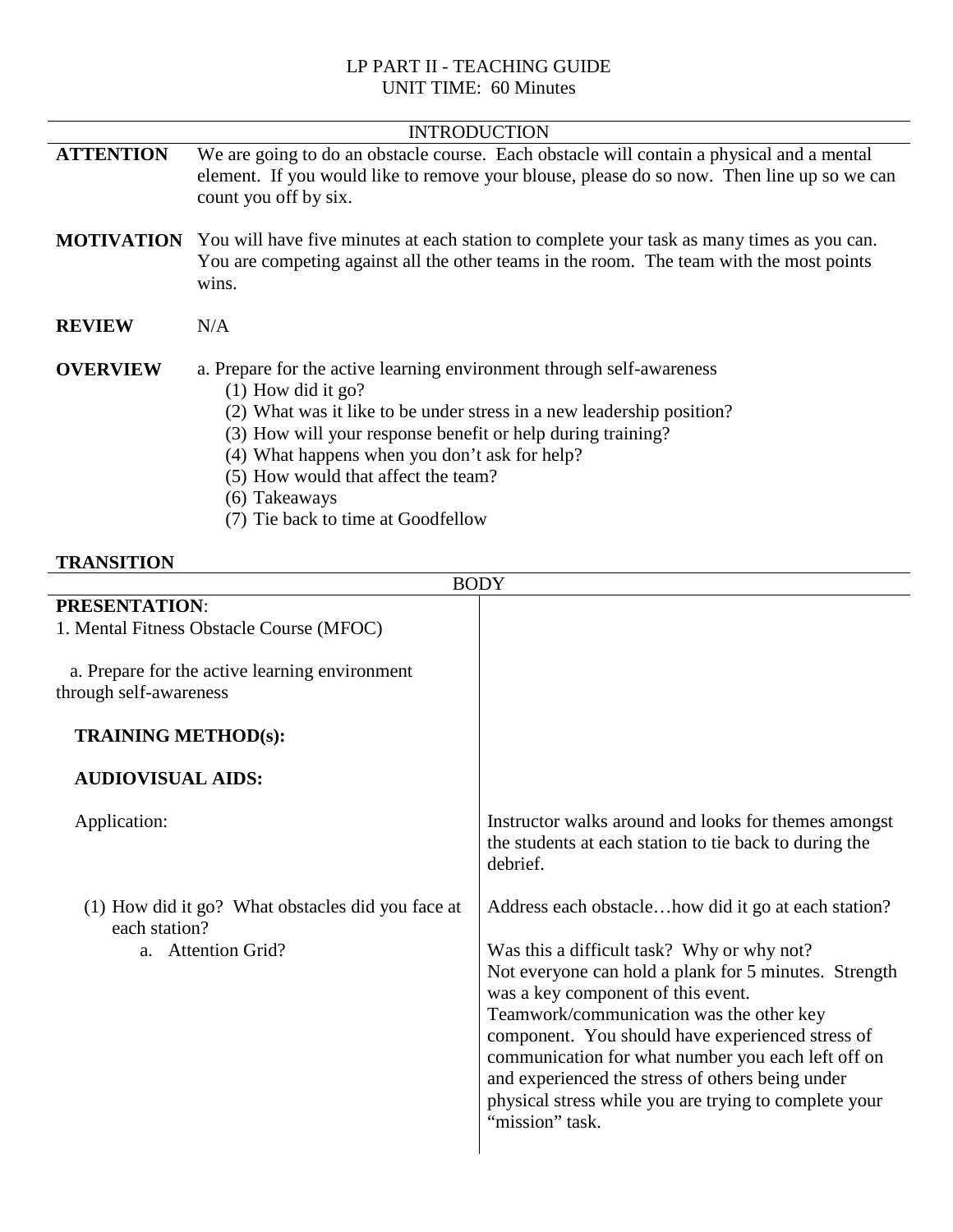|    | b. Hex Stacker?                | Was there any communication with other pairs on how<br>to best accomplish the task?<br>Did individual fitness levels have an impact on<br>achievement of building towers (demonstrates the need<br>of comprehensive fitness for everyone for such a<br>simple task).                                                                                                                                                                                                                                                                                                                                                                                                          |
|----|--------------------------------|-------------------------------------------------------------------------------------------------------------------------------------------------------------------------------------------------------------------------------------------------------------------------------------------------------------------------------------------------------------------------------------------------------------------------------------------------------------------------------------------------------------------------------------------------------------------------------------------------------------------------------------------------------------------------------|
|    | c. Spatial Reasoning (blocks)? | Did you work as a team?<br>Was there communication barriers with everyone<br>trying to take over the blocks because they knew of<br>another way?<br>Did anyone fight over the blocks?<br>Was anyone so tired that they couldn't think as clearly<br>as normal?<br>Did anyone back out of helping out?<br>When you take turns and communicate with each<br>other, you draw from many different perspectives.<br>Sometimes you need the creative person within the<br>group to come out, which in this case, could have been<br>the key strength needed to complete the task.<br>Everyone has different strengths, you must know your<br>team and what they bring to the fight. |
| d. | Cryptograms?                   | What were some of the barriers here? (only two<br>pencils/pens, not enough room at the table) How did<br>you overcome these?<br>Did you take turns?<br>Did you work as individuals or as groups?<br>Was there enough room at the table for everyone or did<br>you find ways around that?<br>Did everyone participate or did some shut down or<br>"wander off"?<br>We purposely provided only two pencils/pens as a<br>stressor and to see how you overcame that obstacle<br>through communication and teamwork.                                                                                                                                                               |
|    | e. Locks?                      | How many groups worked as individuals on the locks?<br>How many groups worked in groups or as a group on<br>the locks?<br>How many locks did you get?<br>Was it easier to complete the locks as a group?<br>Why?<br>When you work as a team and communicate, you draw<br>from the skills and strengths of each individual rather<br>than becoming a single point of failure.                                                                                                                                                                                                                                                                                                  |
| f. | Communication (hula hoop)?     | This is historically the most frustrating obstacle. Why<br>is that? What was so difficult?<br>What strategy worked?<br>Did anyone take charge?                                                                                                                                                                                                                                                                                                                                                                                                                                                                                                                                |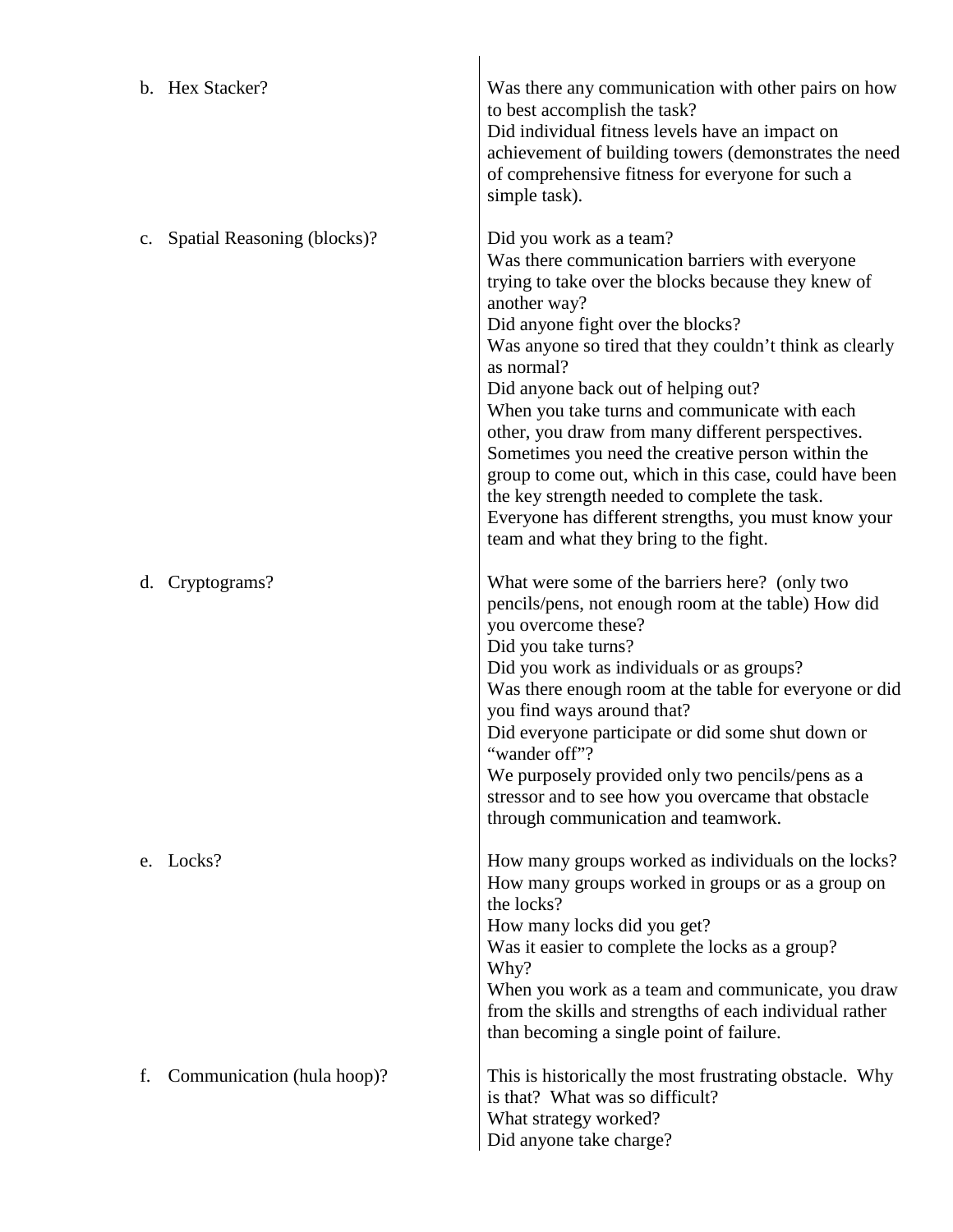- (2) What was it like to be under stress in a new leadership position?
- (3) How did you feel your stress? (Physically, emotionally, psychologically?)
- (4) How did you cope with that stress? How do you cope with stress outside of this environment?

Or did everyone argue with each other?

Stress…positive and negative effects. Kelly McGonical "The Upside of Stress" book and TED talk. The way you view stress has a direct impact on how your body responds to stress. If you view stress as helpful and preparing you for a task: more oxygen to the brain to help you think, blood pumping faster through your heart rushing blood to your muscles so you are ready to take action…then your body will relax your blood vessels rather than constrict them and you will be more healthy in the long run. If your blood vessels are always constricting when stressed, this could lead to cardio vascular disease if chronically stressed. Change your mind, change your body.

Focus on positive coping

-Tactical Breathing-5 seconds in, 7 seconds out -Meditation-Buddhist monk who caught himself on fire

- -Yoga
- -Exercise
- -Unplug

-Sleep-lack of sleep leads to a 60% decrease in ability to control emotion. Emotional highs can lead to risk-taking behaviors. Emotional lows can lead to depression which can lead to suicide. (Walker..Why we sleep). What's the biggest problem in the AF today? Suicide.

Ask yourself these questions to create a self-awareness that you can learn to identify shortcomings and work on for the future.

How does this relate to your time at Goodfellow?

- c. How do you regulate your reactions?
- d. How do you regulate the reactions of others?

b. How does this impact your teammates?

(5) How will your response affect your training? (Did you shut down or were you overbearing and not listening, or were you a team player?) (6) What happens when you don't ask for help?

a. How does this impact you?

(9) Tie back to time at Goodfellow

(7) How would that affect the team?

Application: N/A

EVALUATION: None

(8) Takeaways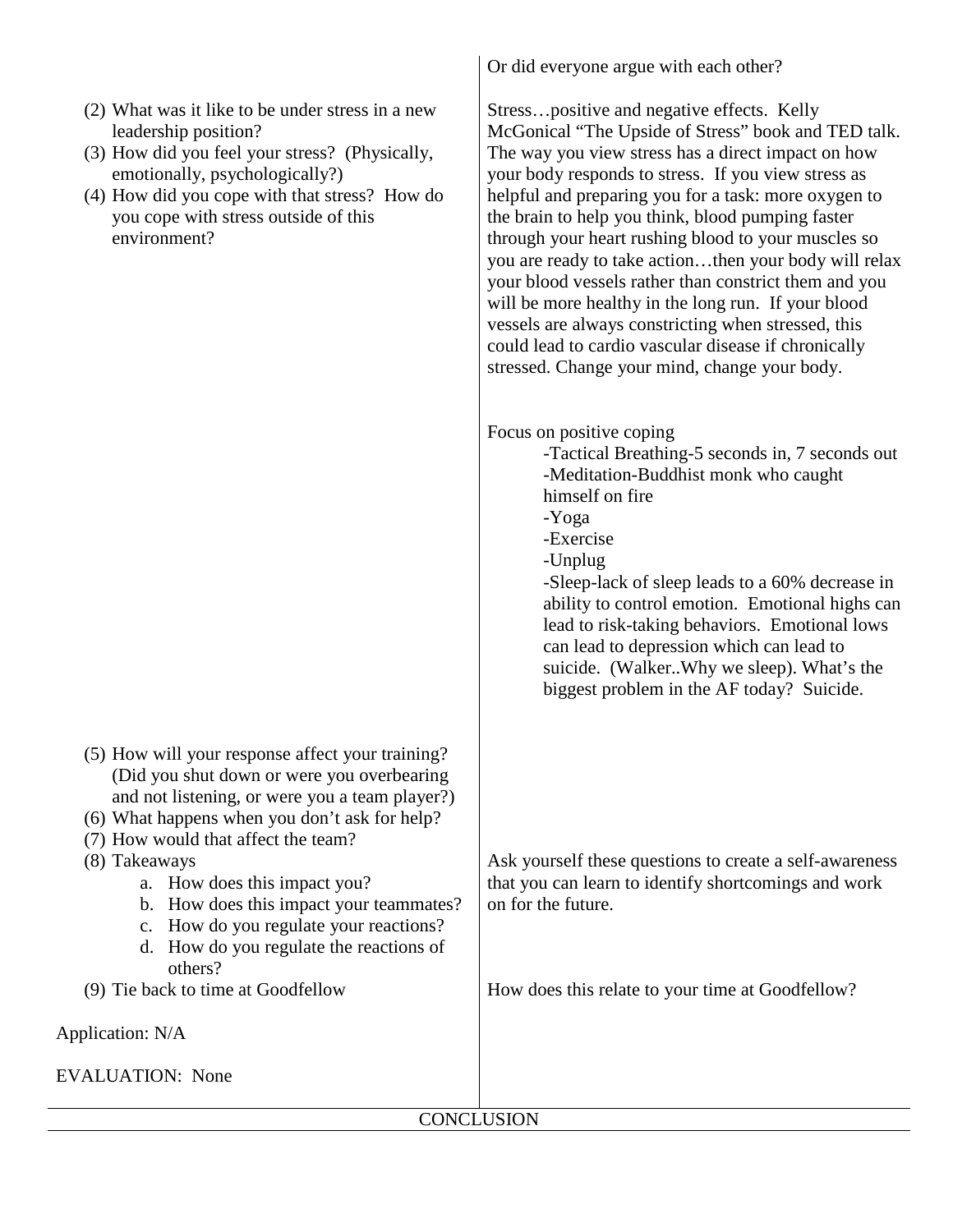- **SUMMARY** a. Prepare for the active learning environment through self-awareness
	- (1) How did it go?
	- (2) What was it like to be under stress in a new leadership position?
	- (3) How will your response benefit or help during training?
	- (4) What happens when you don't ask for help?
	- (5) How would that affect the team?
	- (6) Takeaways
	- (7) Tie back to time at Goodfellow

**REMOTIVATION** Self-Awareness is a critical step in self-improvement. Not only identifying when you are under stress, but how you cope, and how you can improve for the future. How you respond in your environment has implications far beyond just yourself. When you raised your right hand and swore to defend the constitution of the united states, you became a part of something bigger than yourself. You because a member of one of the greatest teams on earth and you owe it to your teammates to be the best version of yourself that you can be, physically, mentally, emotionally, and spiritually.

- **ASSIGNMENT** Strive to become at least 1% better every day. What is your 1%?
- **CLOSURE** Our wish for you is that you become a resilient learner. That you are not afraid to reach out when you need help. And that you place yourself on a path that helps you become one of the "the greatest" tactical warriors that you can be.

Legend: Application: activity (AV) Audio Visual (video) (D) Direct Question (FU) Follow-up Question (OH) Overhead Question

#### **References**

Dweck, C. (2009). Mindsets: Developing Talent through a Growth Mindset. *Olympic Coach*, *21*(1), 4-7.

McGonical, K. (2015). *The upside of stress: Why stress is good for your, and how to get good at it.*  New York, NY: Penguin Random House.

Walker, M. (2017). *Why we sleep: Unlocking the power of sleep and dreams*. New York: Scribner.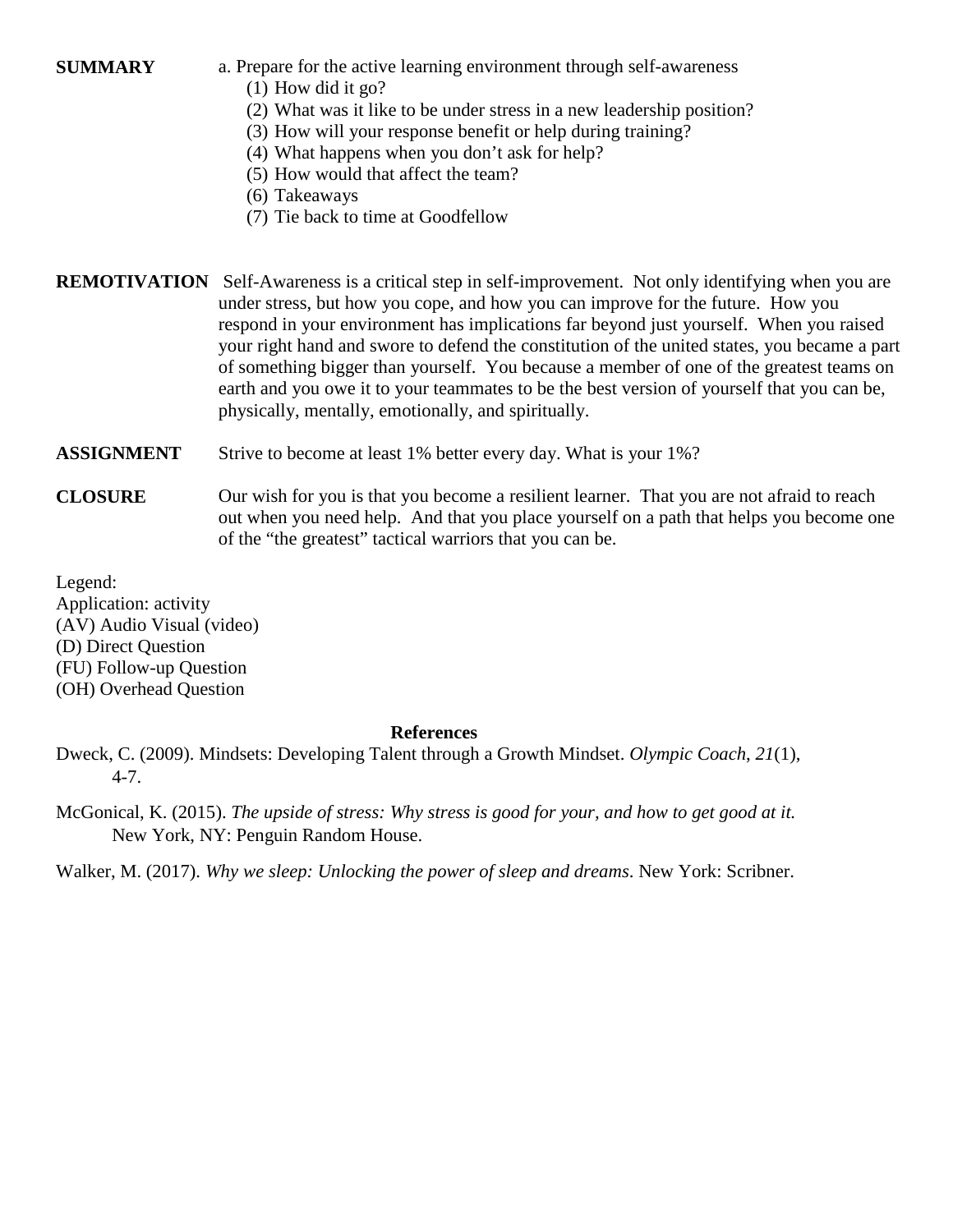## Attention Grid

**Physical Task:** All team members will each assume the plank position while not working on the attention grid.

**Cognitive Task:** One team member at a time will perform the cognitive task, while the rest of the team members do the physical task. One person will begin with the number 2 and mark off the first four even numbers (2, 4, 6, 8) then join the team and assume the plank position. The next person will go and mark off the next four even numbers. Then the next person, and so on. This pattern will continue with each person of the team marking off four even numbers up to the number 100. After reaching 100, the next team member will work backwards from 99 toward 1 marking off four odd numbers. The pattern and task will continue until the team reaches 1.

The team closest to finishing, or with the fastest finish wins a point for their team.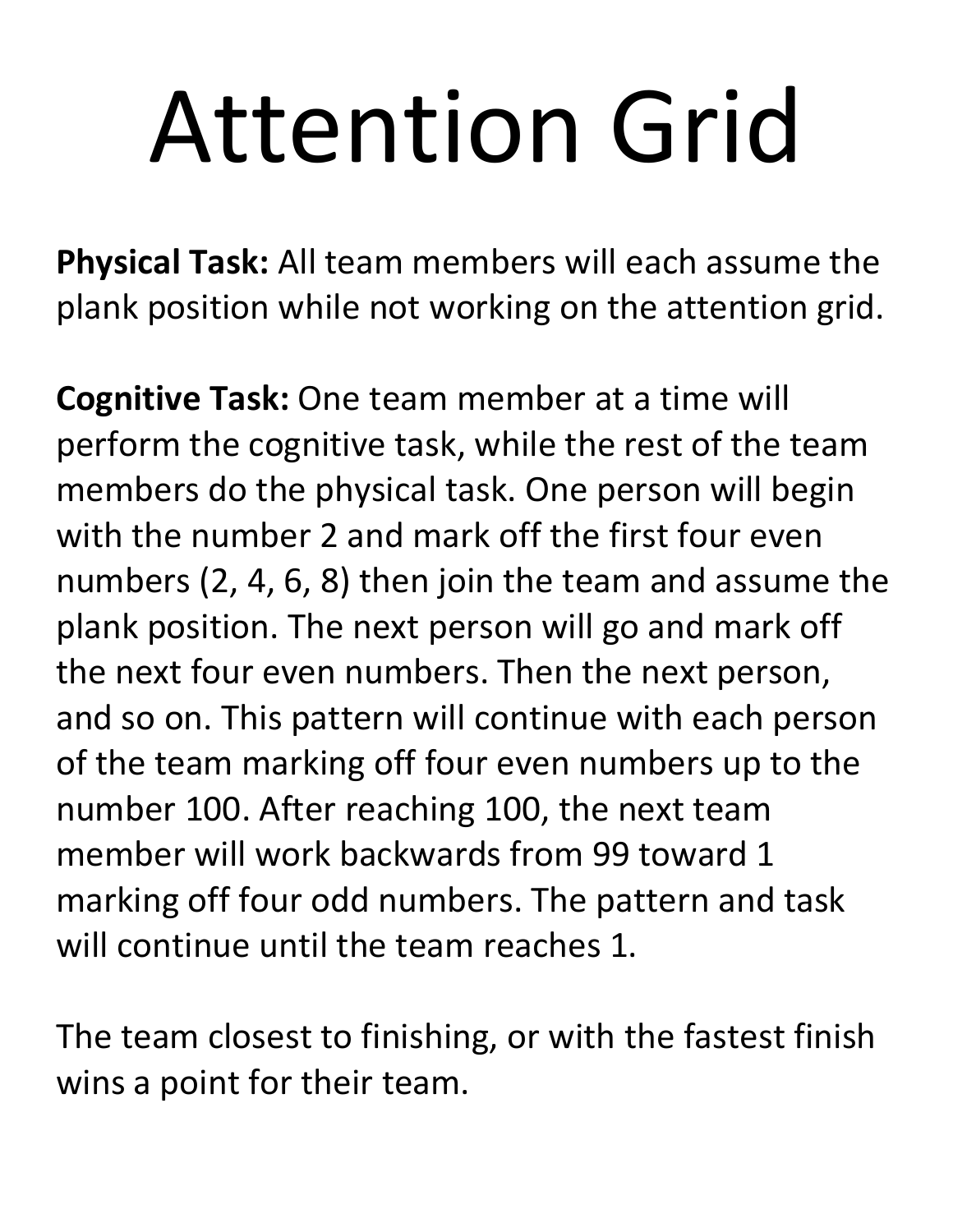## Hex Stacker

**Physical Task:** All team members will each perform **10** burpees before beginning the cognitive task.

**Cognitive Task:** Team members will divide up into pairs. Each pair will have one person hold a clip board steady with one hand, between the thumb and index finger (pinched grip), with their arm fully extended straight out in front of them, hand as high as the shoulder. The other partner will not touch the clip board or the hex nuts, but use a pencil to stack the 5 hex nuts on top of each other (the non-hole flat sides) on the clip board. If the hex tower falls, the pair does 2 burpees, switches roles, and starts over. After completing the tower, the partners will switch and start the task over again.

The goal is for both partners to each complete the tower as many times as possible. Each completion earns a point for your team.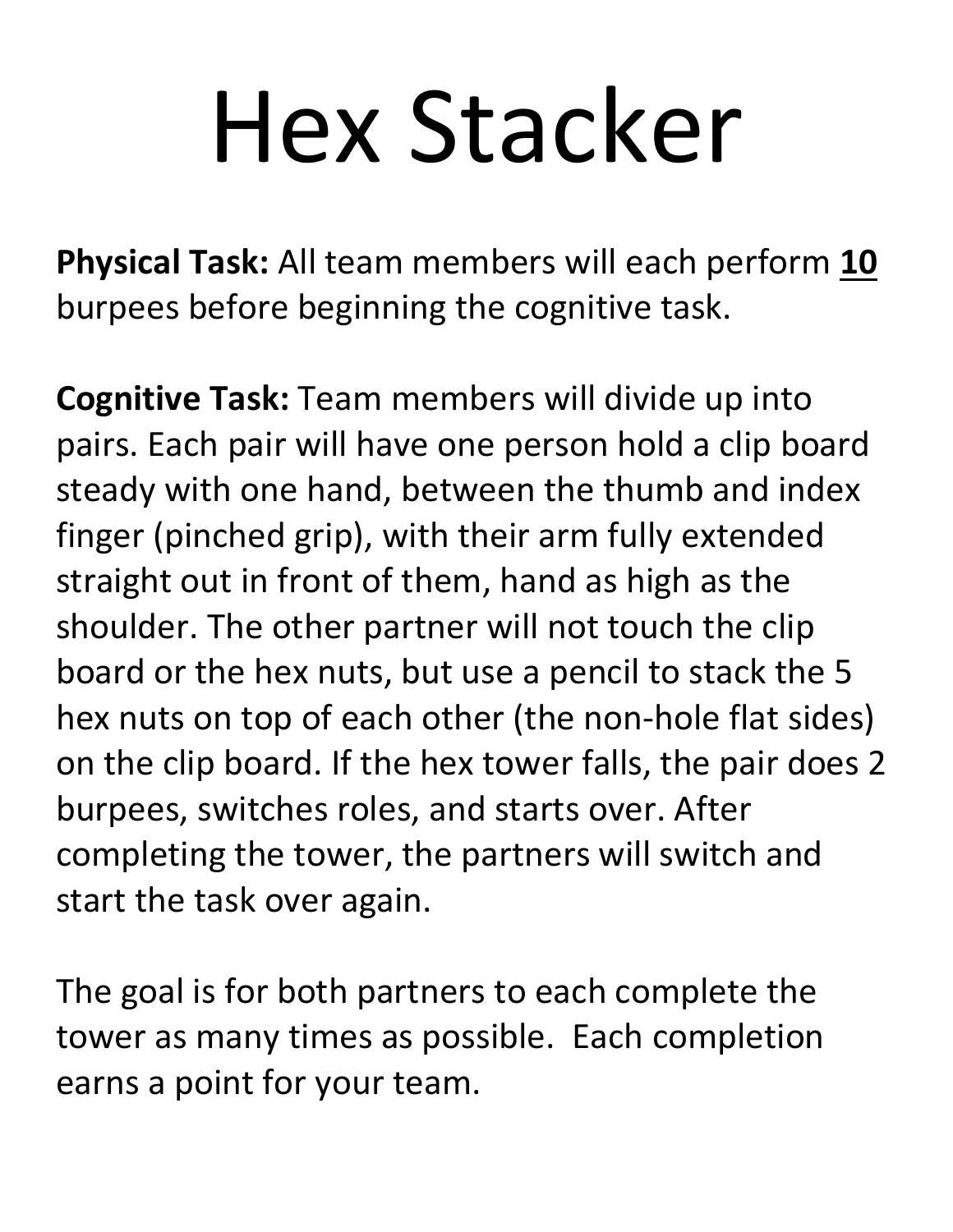## Spatial Ability

**Physical Task:** All team members will each perform **20** four-count jumping jacks before starting the task.

**Cognitive Task:** The team will solve as many of the 5 shapes as possible before it is time to switch stations.

Each completion earns a point for your team. If your team solves all five shapes, then an additional point will be awarded.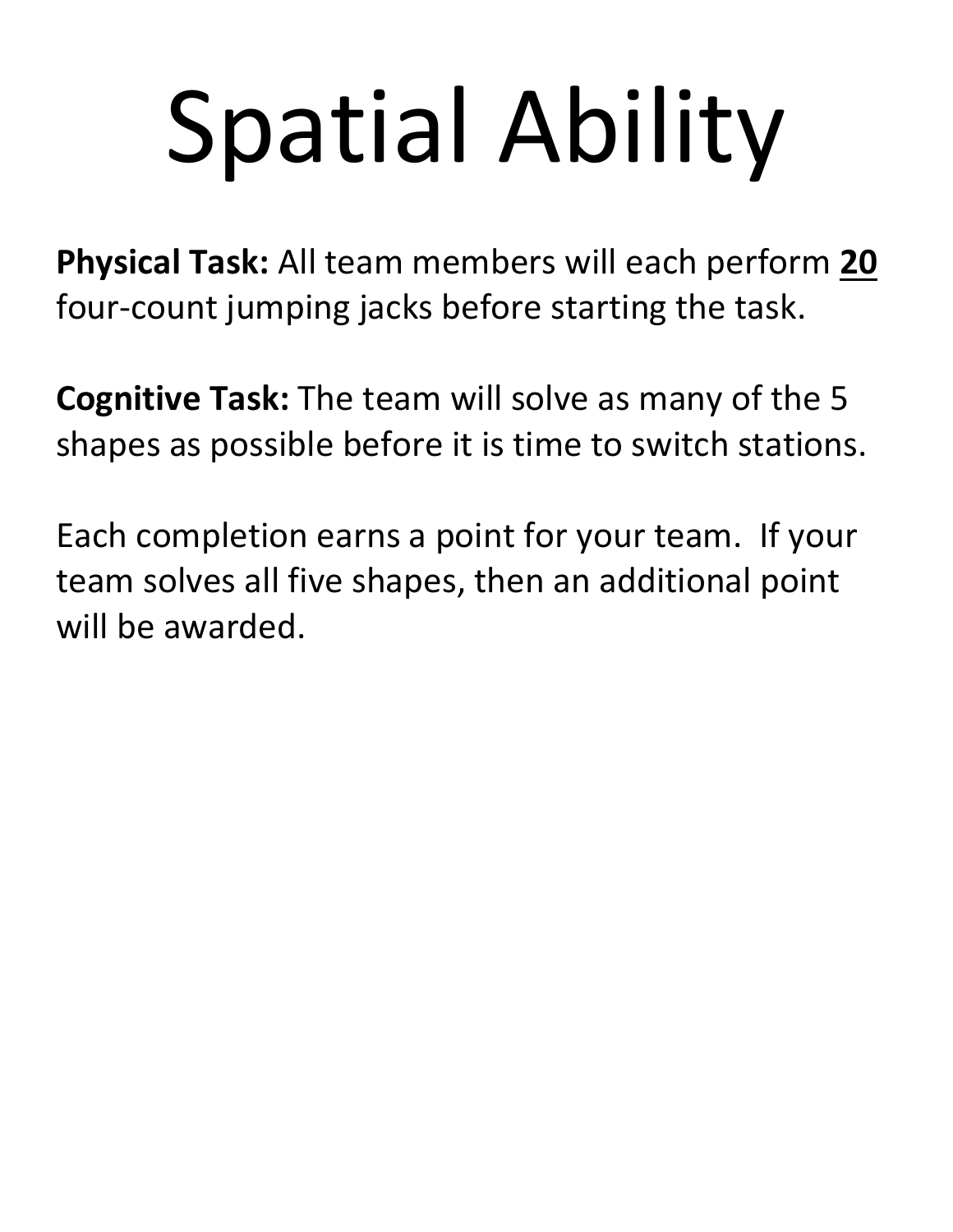## Helium Hoop

**Physical Task:** All team members will each perform **20** air squats before starting the task.

**Cognitive Task:** All team members will start standing and place the **side** of the index finger from one hand under the hula hoop and parallel with the ground. The team will start with the hula hoop at eye level for the shortest member of the team and collectively lower the hula hoop to the ground without anyone's finger coming off the hula hoop. If anyone's finger comes off the hula hoop, all team members will do 5 air squats and start over.

The team with the quickest time earns a point.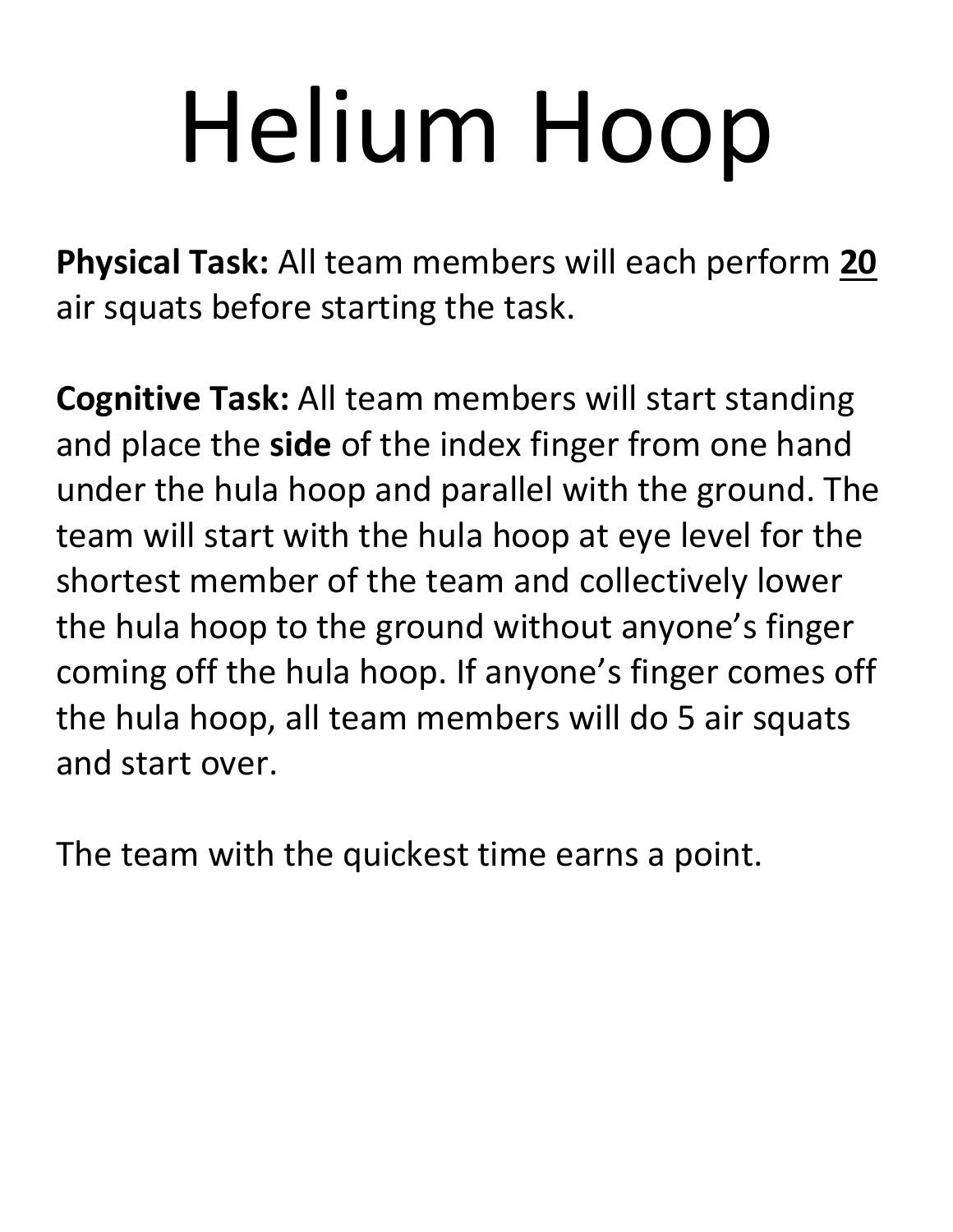## Cryptograms

**Physical Task:** All team members will each perform **40** two-count bicycle crunches before starting the task.

**Cognitive Task:** The team will receive 5 cryptograms to decipher. Six of the encrypted letters have been given to you (E, L, N, R, S and T). The letters on the bottom of the cipher key are the encrypted letters. Each cryptogram is a phrase. Each cryptogram has a different cipher key. Only the two provided writing utensils may be used to complete the cryptograms.

You receive credit for each solved cryptogram. If your team solves all five, an additional point will be awarded.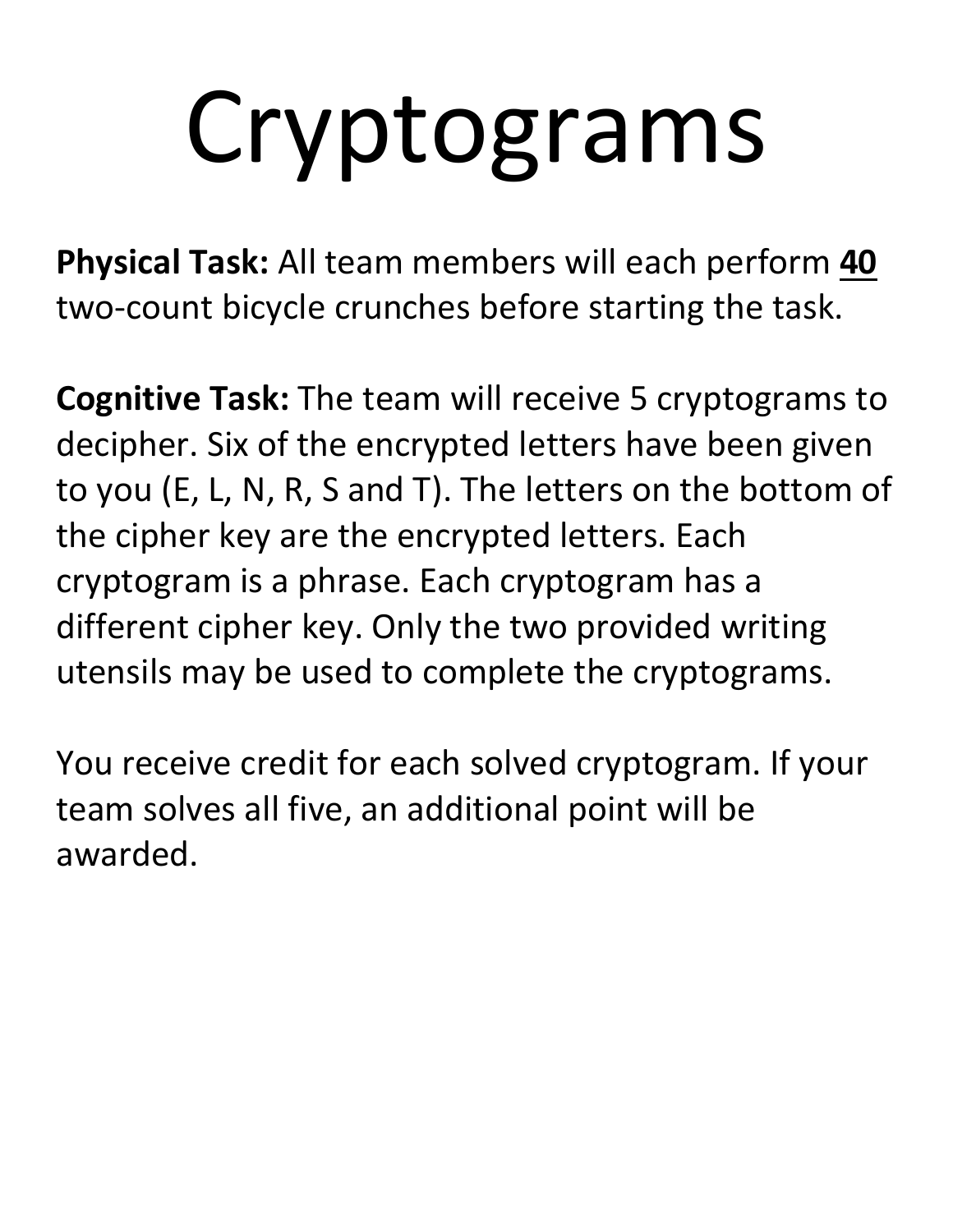# Combination Locks

**Physical Task:** All team members will each perform **20** push-ups before beginning the cognitive task.

**Cognitive Task:** The team will receive a series of math problems and riddles to discover the last of three characters (either letters or numbers depending on the lock) that unlocks the combination lock. Two letters or numbers are provided on the back of the lock. For letter locks, use the number/letter key provided, and replace the answer to that lock's math problem or riddle with the corresponding letter in the key. That letter is the last letter of the combination that opens the lock.

Each opened lock is worth one point. If your team opens all locks, an additional point will be awarded.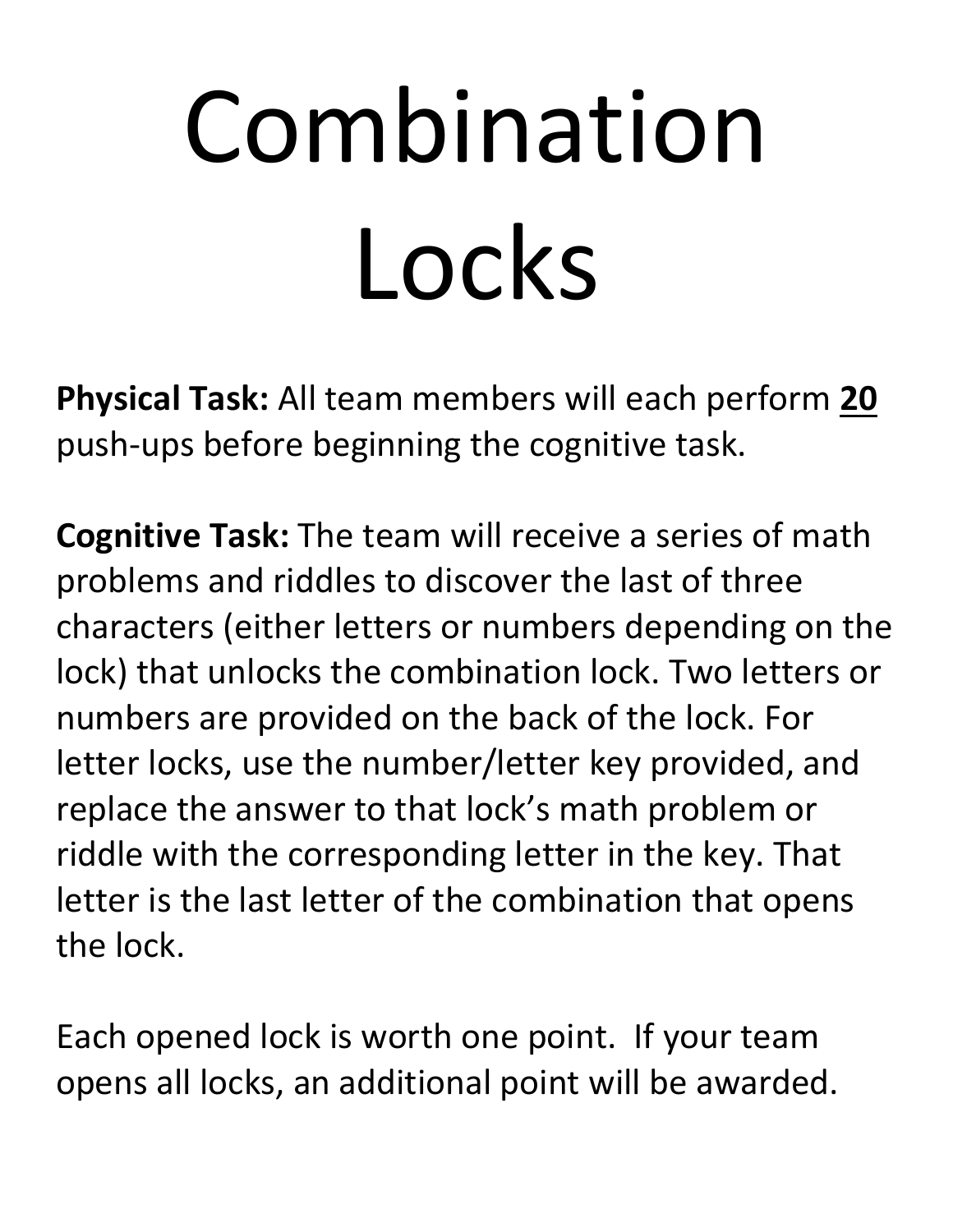|                        | 1 Full Set is good for 64 people |              |                                                              |
|------------------------|----------------------------------|--------------|--------------------------------------------------------------|
| <b>Attention Grids</b> |                                  |              |                                                              |
|                        | Dry Erase Pens                   | 2            |                                                              |
|                        | <b>Magic Erasers</b>             | 2            |                                                              |
|                        | Instructions                     | 1            |                                                              |
|                        | <b>Score Sheet</b>               | 1            |                                                              |
|                        | <b>Number Grids</b>              |              | 2 Can use standard paper size or blow it up to much          |
| <b>Hex Stacker</b>     |                                  |              |                                                              |
|                        | Dry Erase Pens                   | 1            |                                                              |
|                        | Instructions                     | 1            |                                                              |
|                        | <b>Score Sheet</b>               | 1            |                                                              |
|                        | Clip Boards                      | 5            |                                                              |
|                        | <b>Hex Nuts</b>                  |              | 25 3/8 - 16 Size (just small enough for a pencil to fit into |
|                        | Pencils                          | 5            |                                                              |
|                        | <b>Spatial Ability (Blocks)</b>  |              |                                                              |
|                        | Dry Erase Pens                   | 1            |                                                              |
|                        | Instructions                     | 1            |                                                              |
|                        | <b>Score Sheet</b>               | 1            |                                                              |
|                        | <b>Shape Sheet</b>               | $\mathbf{1}$ |                                                              |
|                        |                                  |              | 1-18"x1.5"x1.5", 2-12"x1.5"x1.5", 8-6"x1.5"x1.5"             |
|                        | Set of 5 blocks                  |              | 1 connected/arranged in shapes from block                    |
|                        | <b>Communication (Hoop)</b>      |              |                                                              |
|                        | Dry Erase Pens                   | 1            |                                                              |
|                        | Instructions                     | 1            |                                                              |
|                        | <b>Score Sheet</b>               | 1            |                                                              |
|                        | Hula Hoop                        | 1            |                                                              |
| <b>Cryptograms</b>     |                                  |              |                                                              |
|                        | Dry Erase Pens                   | 3            |                                                              |
|                        | <b>Magic Erasers</b>             | 2            |                                                              |
|                        | Instructions                     | 1            |                                                              |
|                        | <b>Score Sheet</b>               | 1            |                                                              |
|                        | <b>Answer Sheet</b>              | 1            |                                                              |
|                        |                                  |              | Cryptograms 1-10 attachment. Use 5 at a time                 |
|                        |                                  |              | durring the course. Swap out and erase previously            |
|                        | 2 Sets of 5 Cryptograms          |              | 1 used 5 while the current team is using the clean 5.        |
| <b>Locks</b>           |                                  |              |                                                              |
|                        | Dry Erase Pens                   | 1            |                                                              |
|                        | Instructions                     | 1            |                                                              |
|                        | <b>Score Sheet</b>               | 1            |                                                              |
|                        | <b>Code Sheet</b>                |              | 1 Only if using letter locks.                                |
|                        |                                  |              | Standard bicycle locks; pay attention that they are          |
|                        |                                  |              | number locks. If you use letter locks, then you will         |
|                        |                                  |              | have to create a letter key to go with the set. Blocks       |
|                        | 6 Bicycle Locks with Riddles     |              | are standard 3x5's cut to fit an eye loop screw and          |
|                        | connected to a block             |              | 1 bicycle lock.                                              |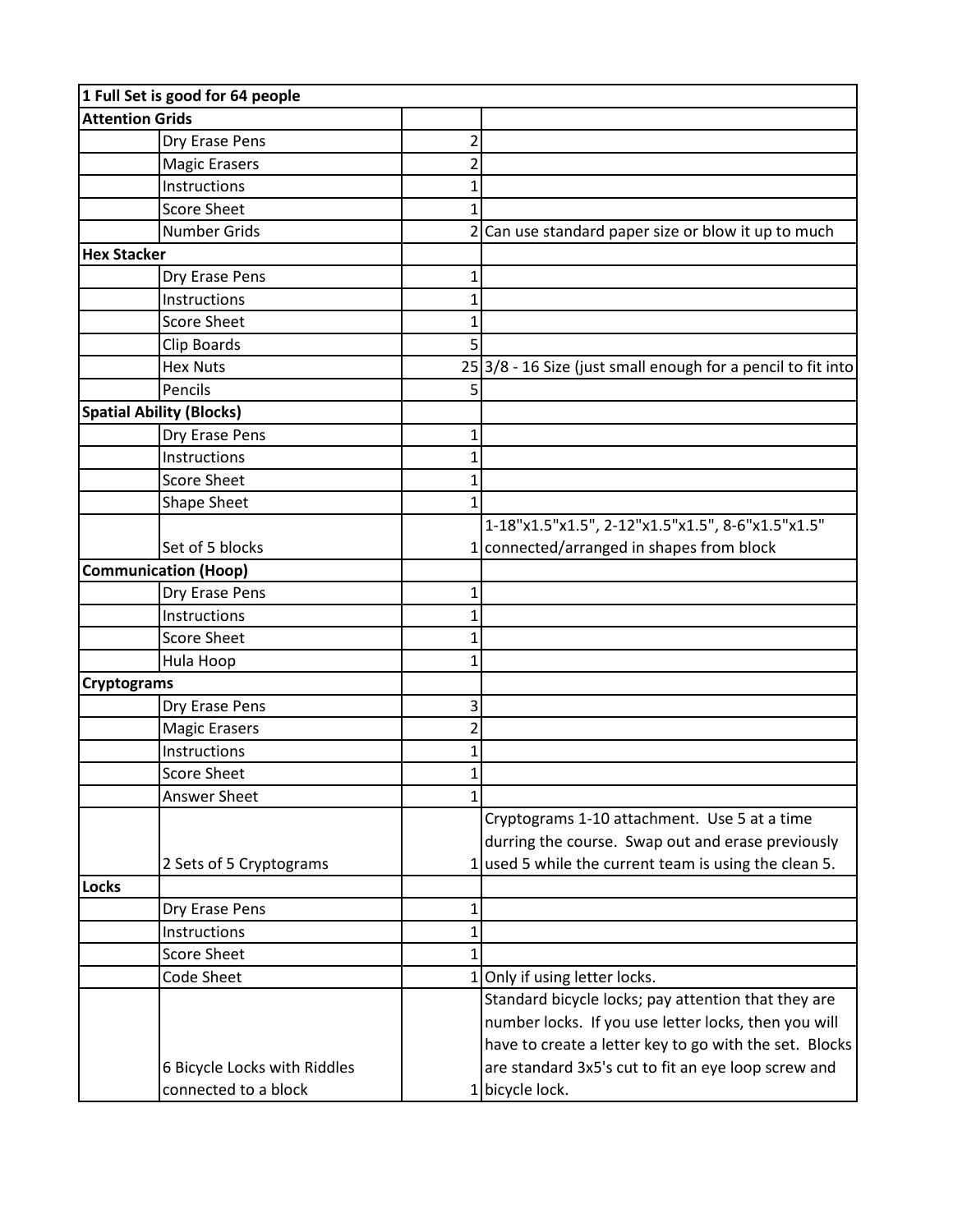|             |        | 24   39   45   36   66   3   49   76   61   78  |                   |  |       |    |
|-------------|--------|-------------------------------------------------|-------------------|--|-------|----|
|             |        | 60   5   57   31   95   85   21   68   52   7   |                   |  |       |    |
|             |        | 12   22   23   25   44   87   29   77   67   35 |                   |  |       |    |
|             |        | 96   55   82  100   58   14   80   9   10   53  |                   |  |       |    |
|             |        | 71   81   4   69   40   19   99   92   20   13  |                   |  |       |    |
|             |        | 84   50   2   42   62   73   64   34   27   8   |                   |  |       |    |
|             |        | 28   17   46   93   65   37   33   98   26   94 |                   |  |       |    |
| $\mathbf 1$ |        | 70 43 16 32 30 59                               |                   |  | 86 97 | 56 |
| 88          |        | 72   79   90   91   47   75   74                |                   |  | 63    | 48 |
| 11          | $51$ 6 |                                                 | 83 89 41 54 38 18 |  |       | 15 |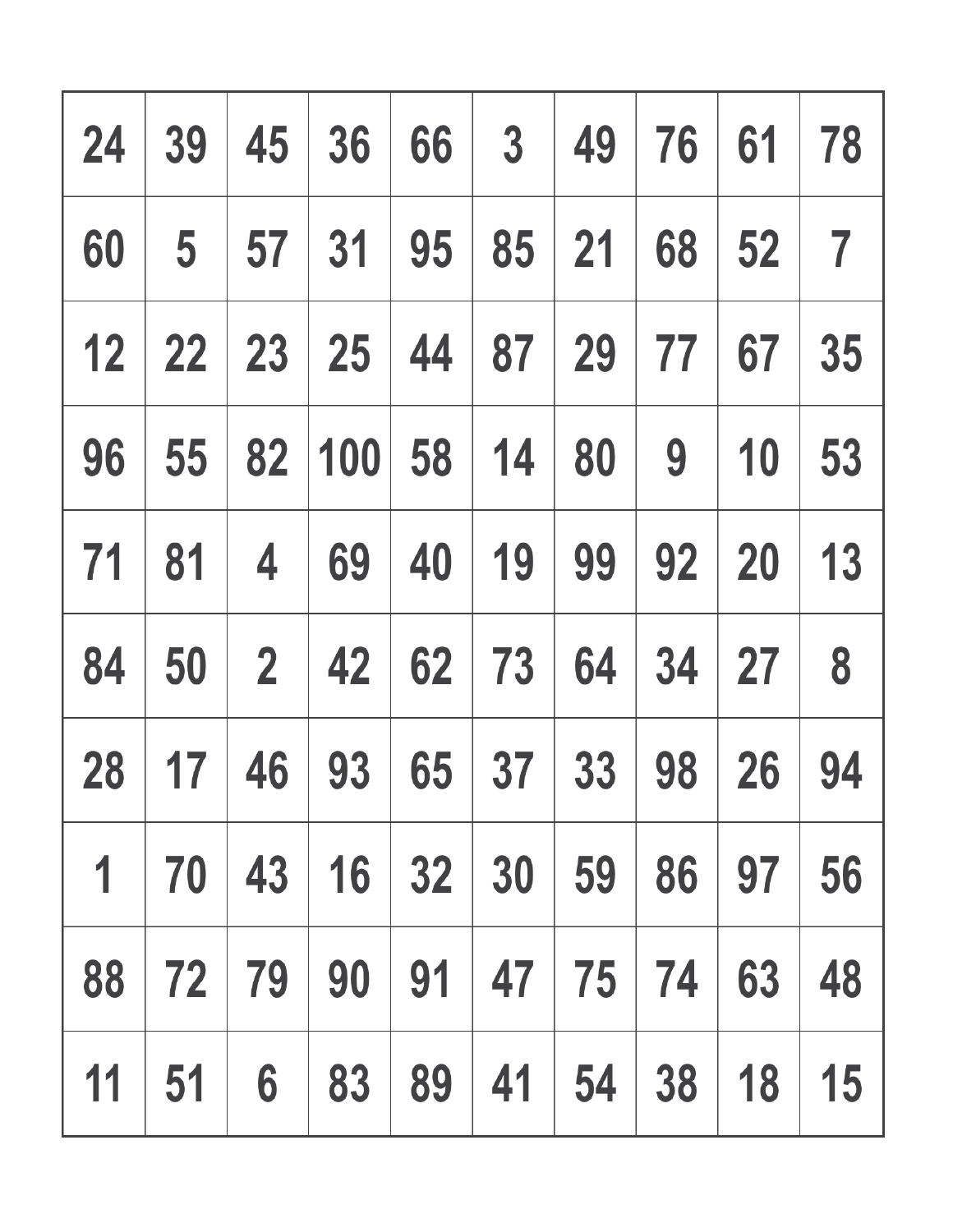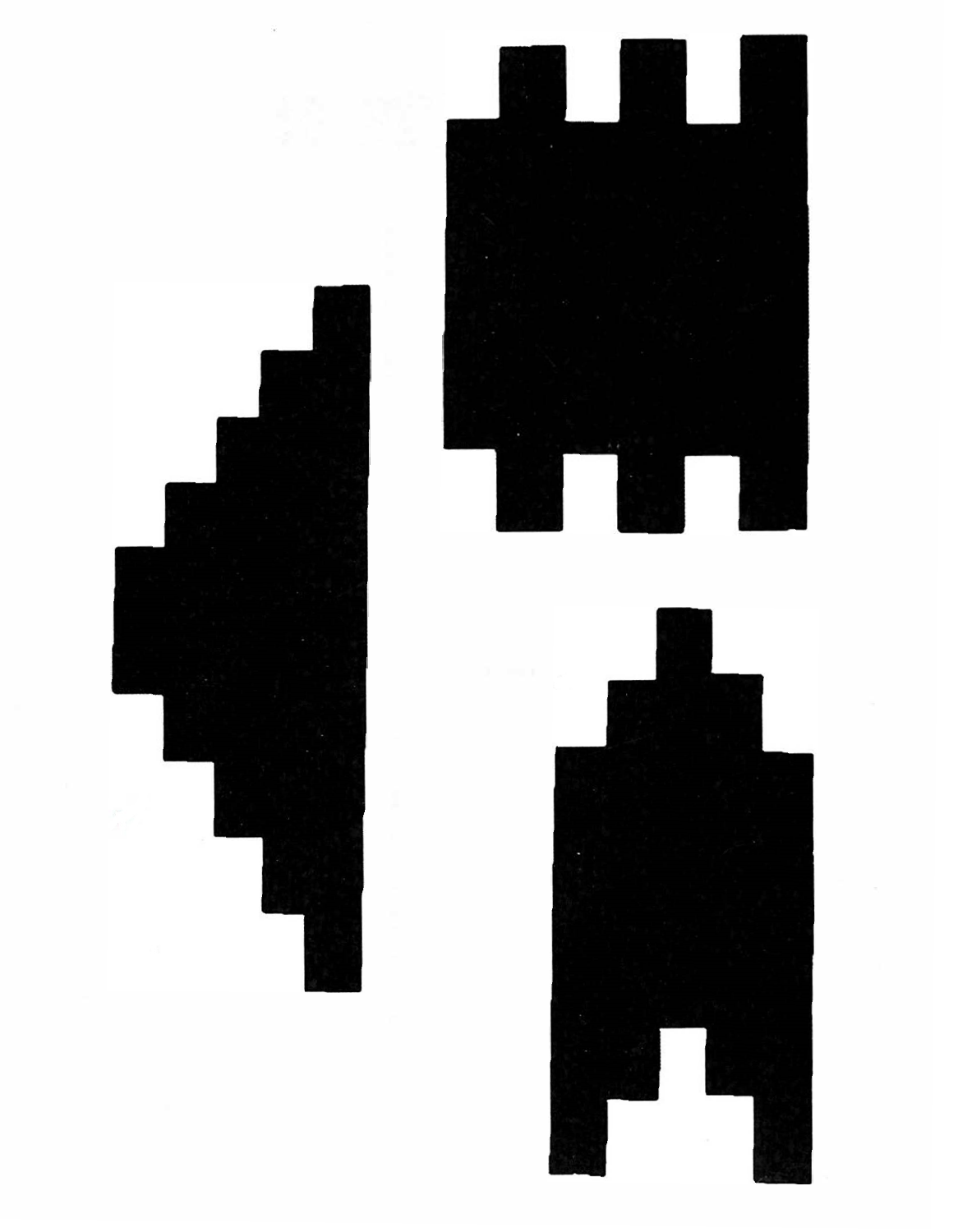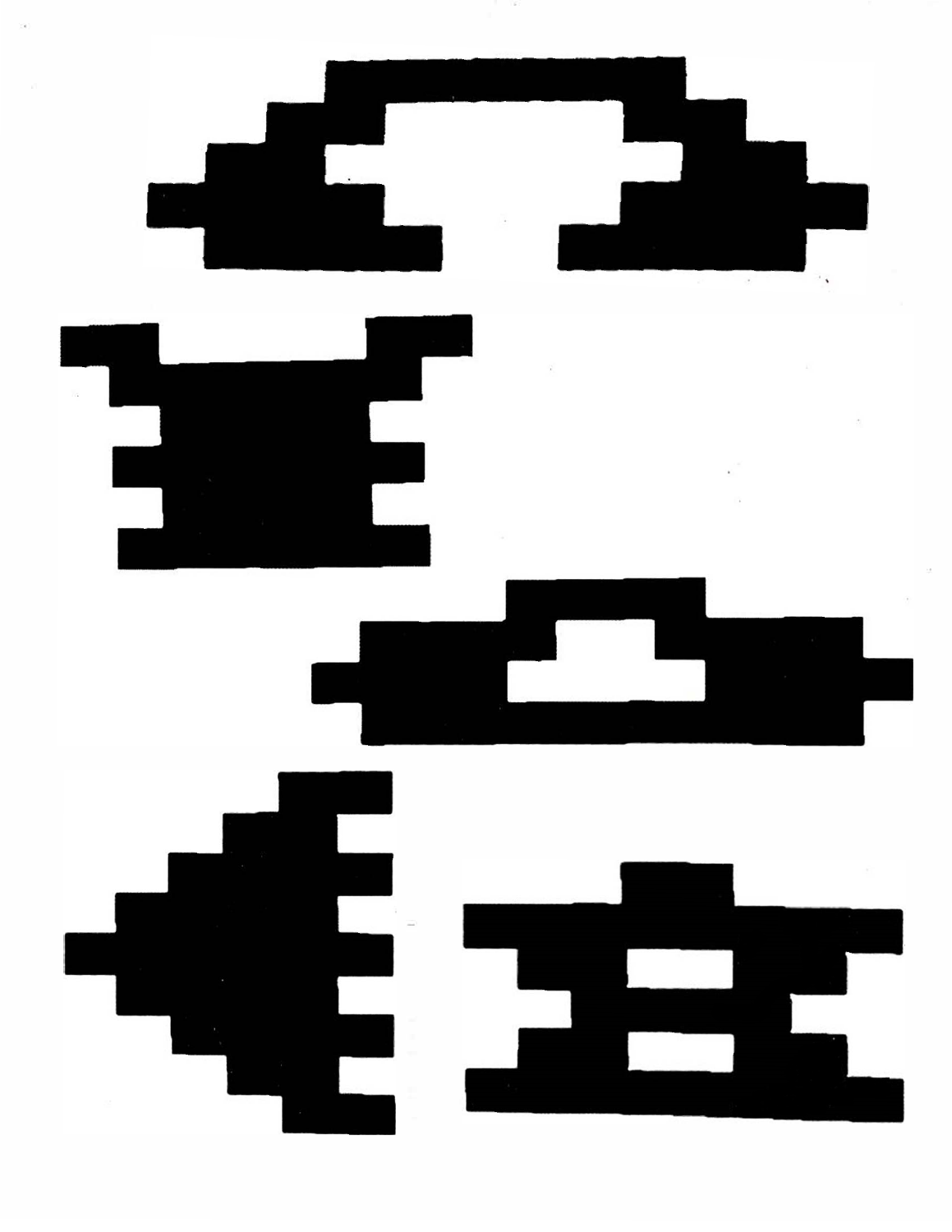

3" x 5" cut down to fit a screw eye and a lock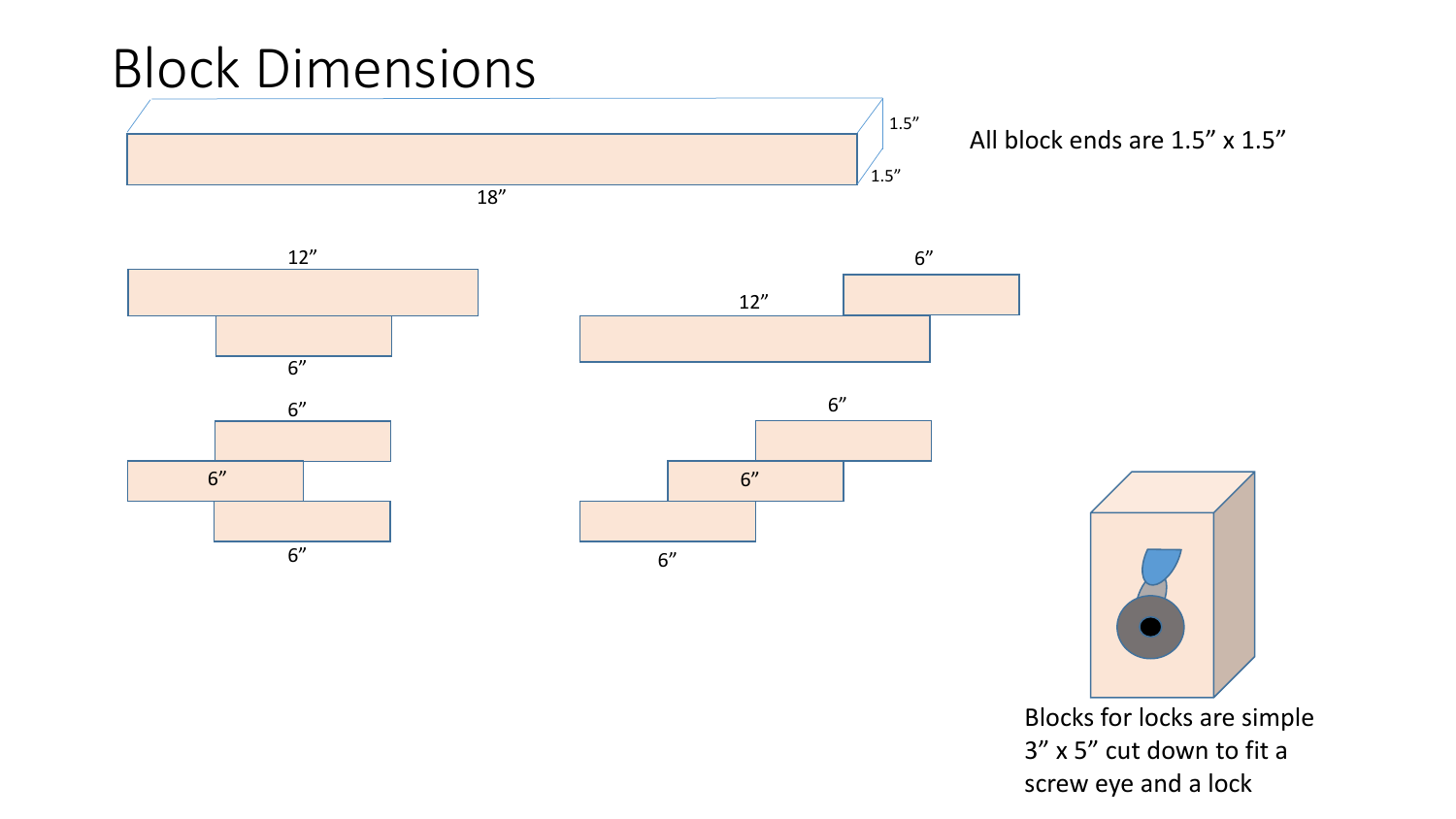#### Attention Grid Score Sheet

| <b>Team</b> | <b>Time to</b><br><b>Complete</b> |       | <b>Number</b><br><b>Attained</b> |         |
|-------------|-----------------------------------|-------|----------------------------------|---------|
| *Group A    | *Group B                          | $^*A$ | $*B$                             | $*_{A}$ |
|             |                                   |       |                                  |         |
|             |                                   |       |                                  |         |
|             |                                   |       |                                  |         |
|             |                                   |       |                                  |         |
|             |                                   |       |                                  |         |
|             |                                   |       |                                  |         |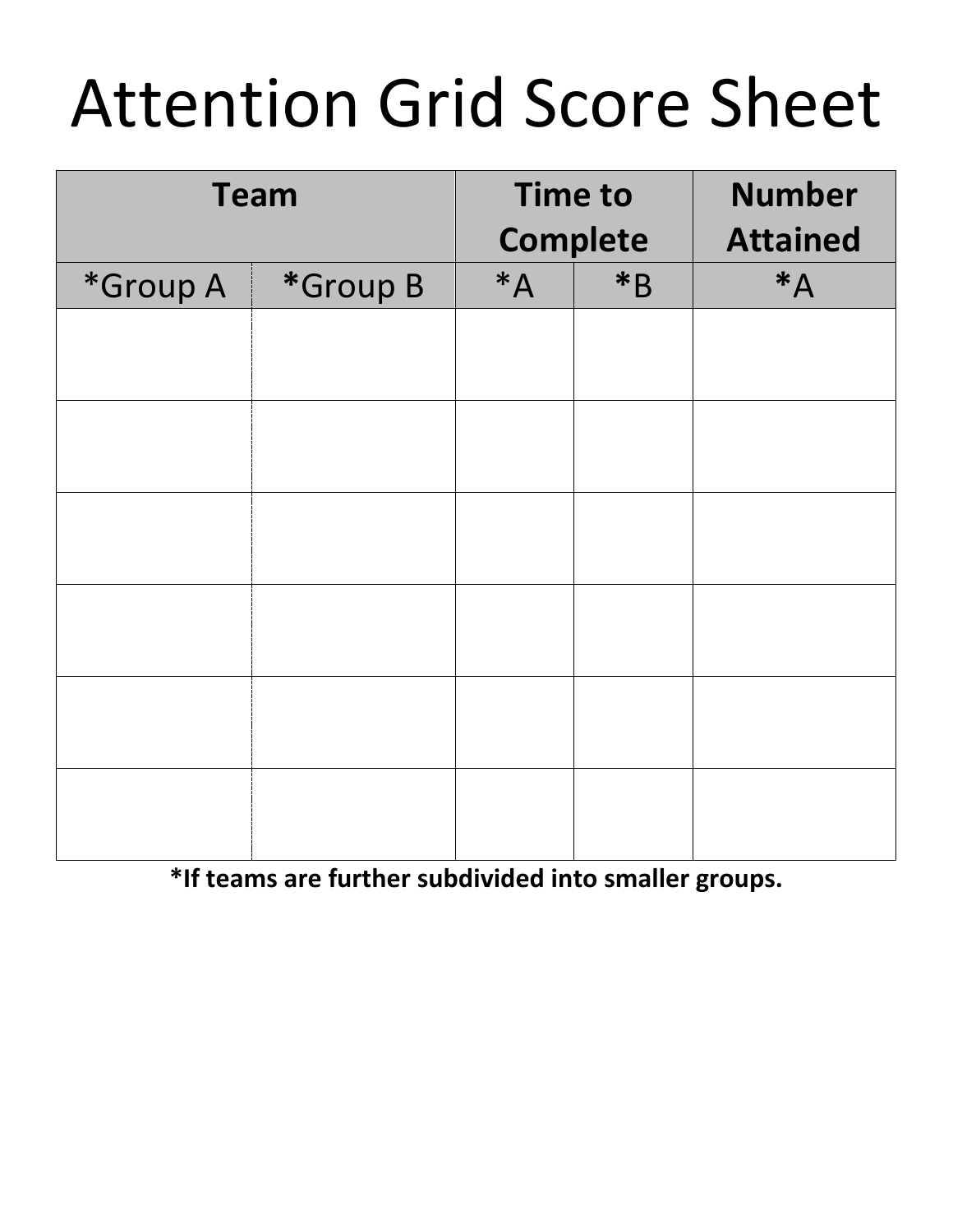### Cryptogram Score Sheet

|          | <b>Team</b> | # Phrases Completed |          |
|----------|-------------|---------------------|----------|
| *Group A | *Group B    | *Group A            | *Group B |
|          |             |                     |          |
|          |             |                     |          |
|          |             |                     |          |
|          |             |                     |          |
|          |             |                     |          |
|          |             |                     |          |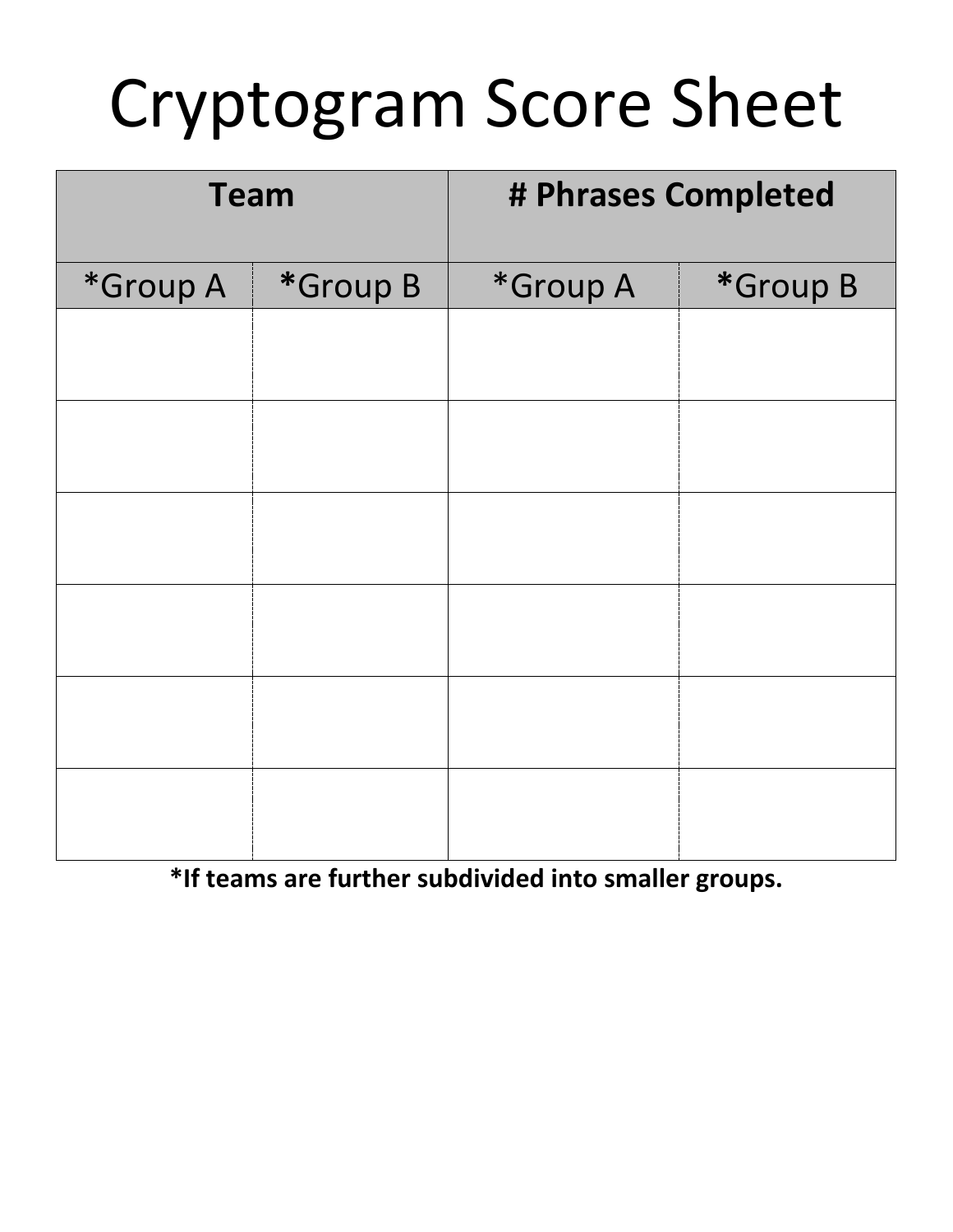#### Hex Stacker Score Sheet

|          | <b>Team</b> | # Completed |          |
|----------|-------------|-------------|----------|
| *Group A | *Group B    | *Group A    | *Group B |
|          |             |             |          |
|          |             |             |          |
|          |             |             |          |
|          |             |             |          |
|          |             |             |          |
|          |             |             |          |
|          |             |             |          |
|          |             |             |          |
|          |             |             |          |
|          |             |             |          |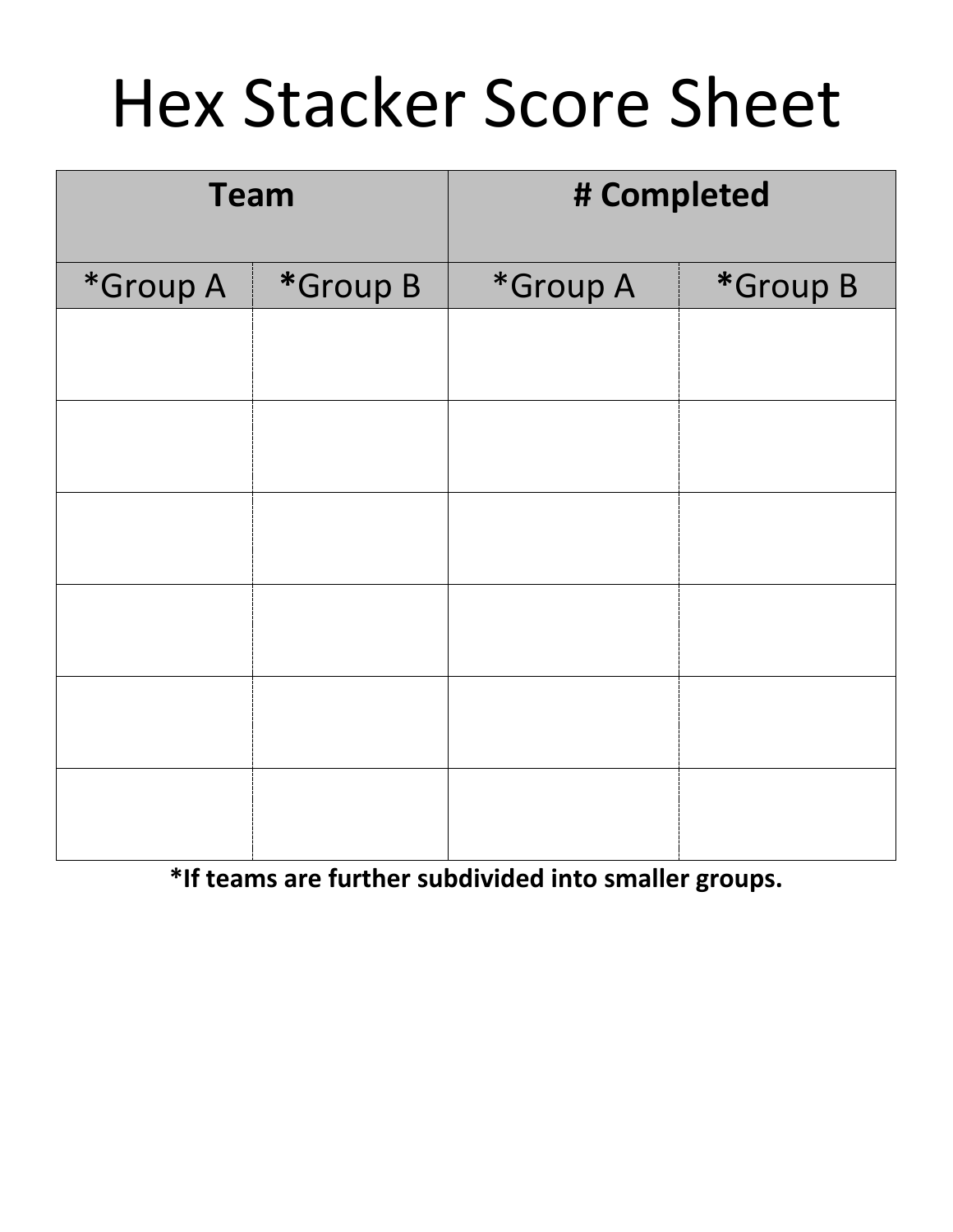### Spatial Ability Score Sheet

| <b>Team</b> | # Completed |          |
|-------------|-------------|----------|
| *Group B    | *Group A    | *Group B |
|             |             |          |
|             |             |          |
|             |             |          |
|             |             |          |
|             |             |          |
|             |             |          |
|             |             |          |
|             |             |          |
|             |             |          |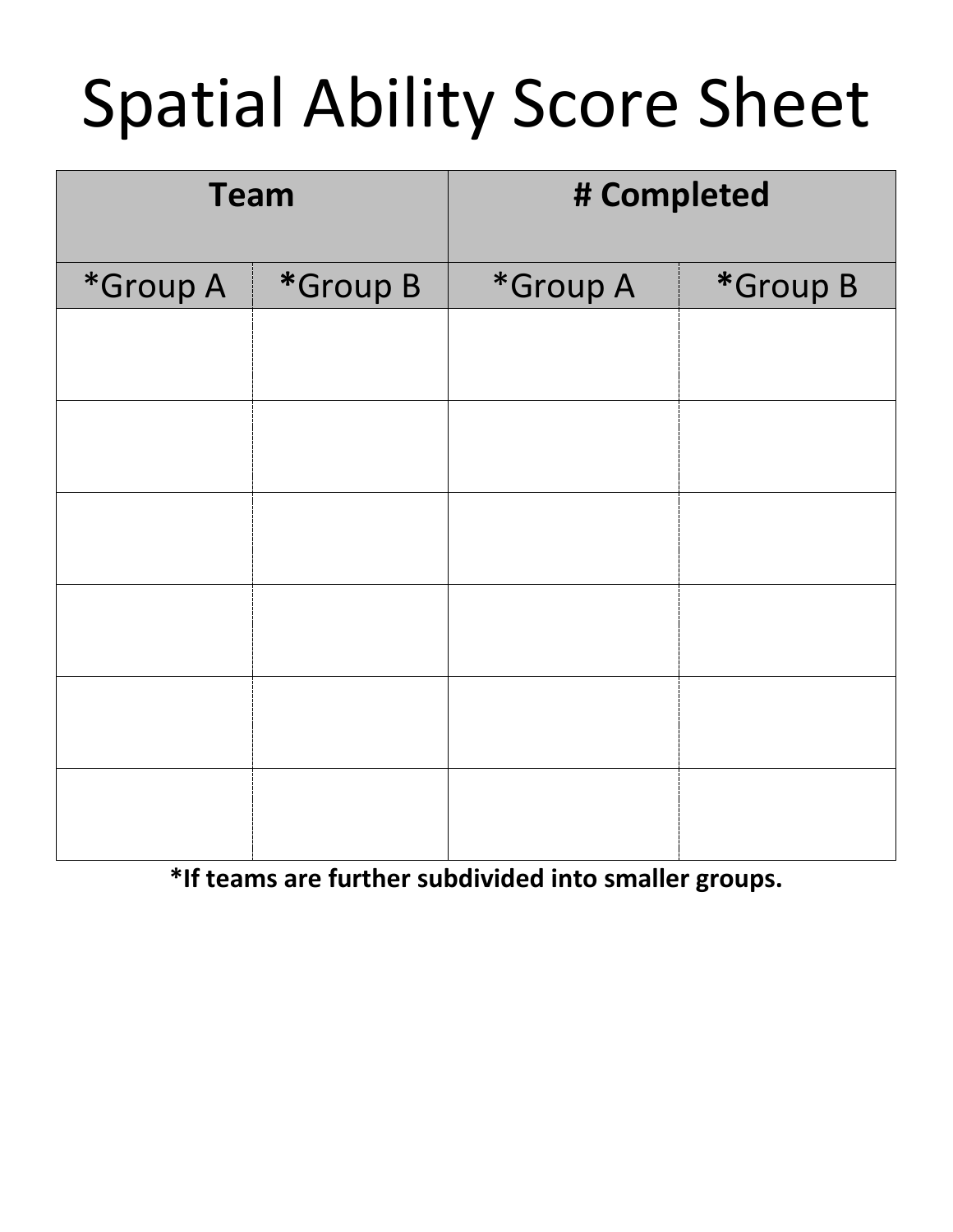### Helium Hoop Score Sheet

| <b>Team</b> |          | <b>Time Completed</b> |          |
|-------------|----------|-----------------------|----------|
| *Group A    | *Group B | *Group A              | *Group B |
|             |          |                       |          |
|             |          |                       |          |
|             |          |                       |          |
|             |          |                       |          |
|             |          |                       |          |
|             |          |                       |          |